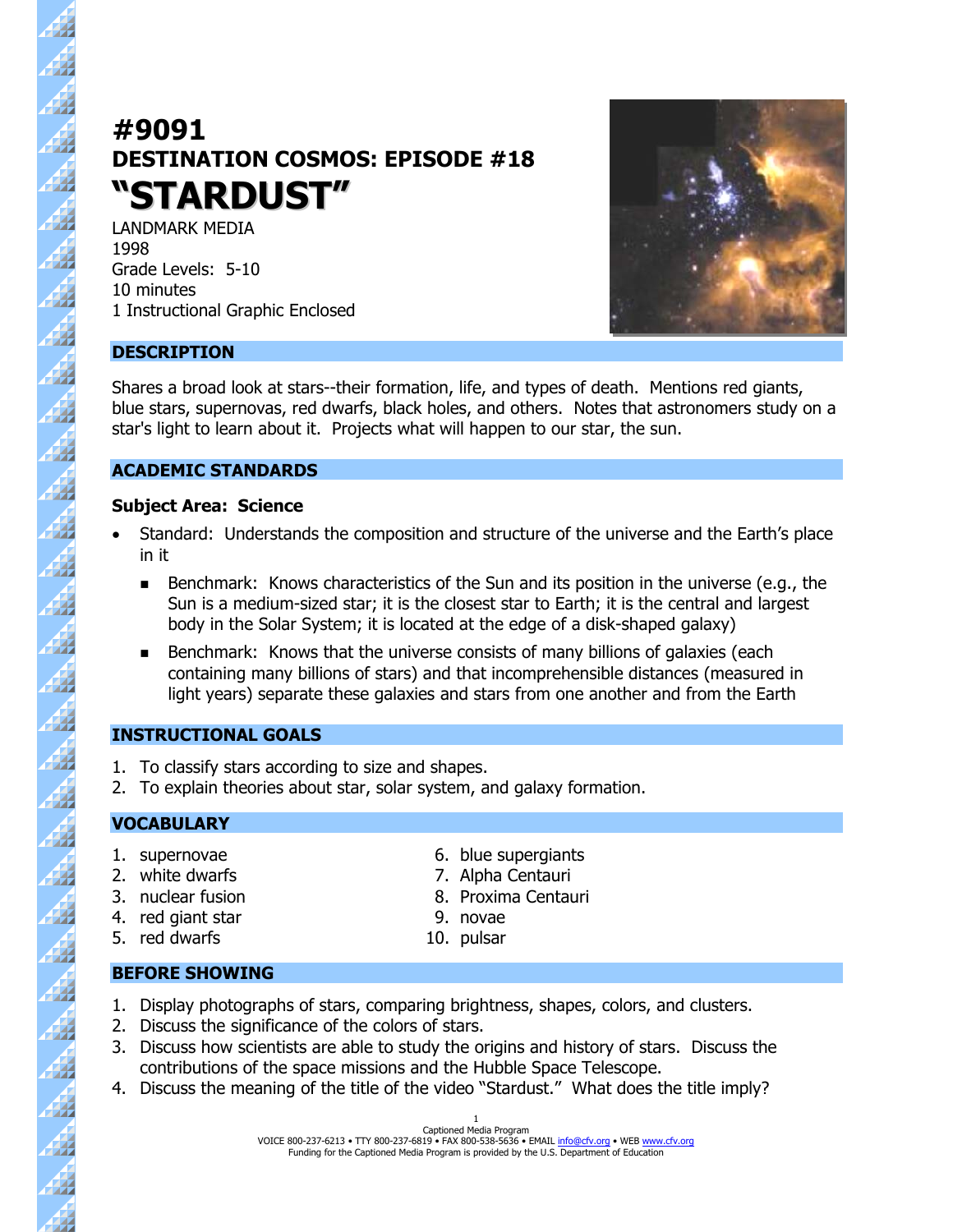#### **DURING SHOWING**

47

 $\vec{A}$ 

44

Á

47

47

44

44

47

222 42

47

47

 $\frac{4}{3}$ 

 $\frac{4}{3}$ 

43

**R** 

#### **Discussion Items and Questions**

- 1. View the video more than once, with one showing uninterrupted.
- 2. Pause at the scene showing the Alpha Centauri. Point out the three stars to show it is a multiple-star system.
- 3. Pause at the section showing the Proxima Centauri. Clarify that the sun is actually the closest star to us. Proxima Centauri is part of a constellation.
- 4. Pause at the scene showing the egg-shaped stars. Point out the path in which material passes through.
- 5. Pause at the section showing the white dwarf star with the giant star. Discuss why an explosion resulted.
- 6. Pause at the graphic showing the light of a star being split into its components.
- 7. How is this similar to a bar code on products in a store?
- 8. What information is gathered from analyzing the light rays from a star?

# **AFTER SHOWING**

#### **Discussion Items and Questions**

- 1. What are *supernovae* and how are they formed?
- 2. What do scientists think will happen to the sun at the end of its cycle?
- 3. How many stars are in the Earth's galaxy?
- 4. The sun is about how many miles in diameter?
- 5. Where does the sun get its energy?
- 6. What prevents the sun from exploding?
- 7. What will the sun become when it is much older?
- 8. How wide is a red giant star?
- 9. How large are red dwarfs?
- 10. How old is the sun?
- 11. What is the closest multiple-star system to the sun?
- 12. Which star is the closest to Earth?
- 13. What are *novae* and how are they formed?
- 14. What is the Milky Way?
- 15. How can scientists determine what chemical elements are found in a star?
- 16. How do scientists determine the temperature of a star and the intensity of its magnetic field?
- 17. How are stars sorted into groups?
- 18. In which areas in the universe are chemical elements like iron formed?
- 19. What is a *pulsar* and how is it formed?
- 20. What kinds of stars form black holes?

# **Applications and Activities**

- 1. Complete a chart containing information about various kinds of stars. (See INSTRUCTIONAL GRAPHICS.)
- 2. Illustrate and explain the life cycle of the sun.



Captioned Media Program VOICE 800-237-6213 • TTY 800-237-6819 • FAX 800-538-5636 • EMAIL info@cfv.org • WEB www.cfv.org Funding for the Captioned Media Program is provided by the U.S. Department of Education  $\overline{2}$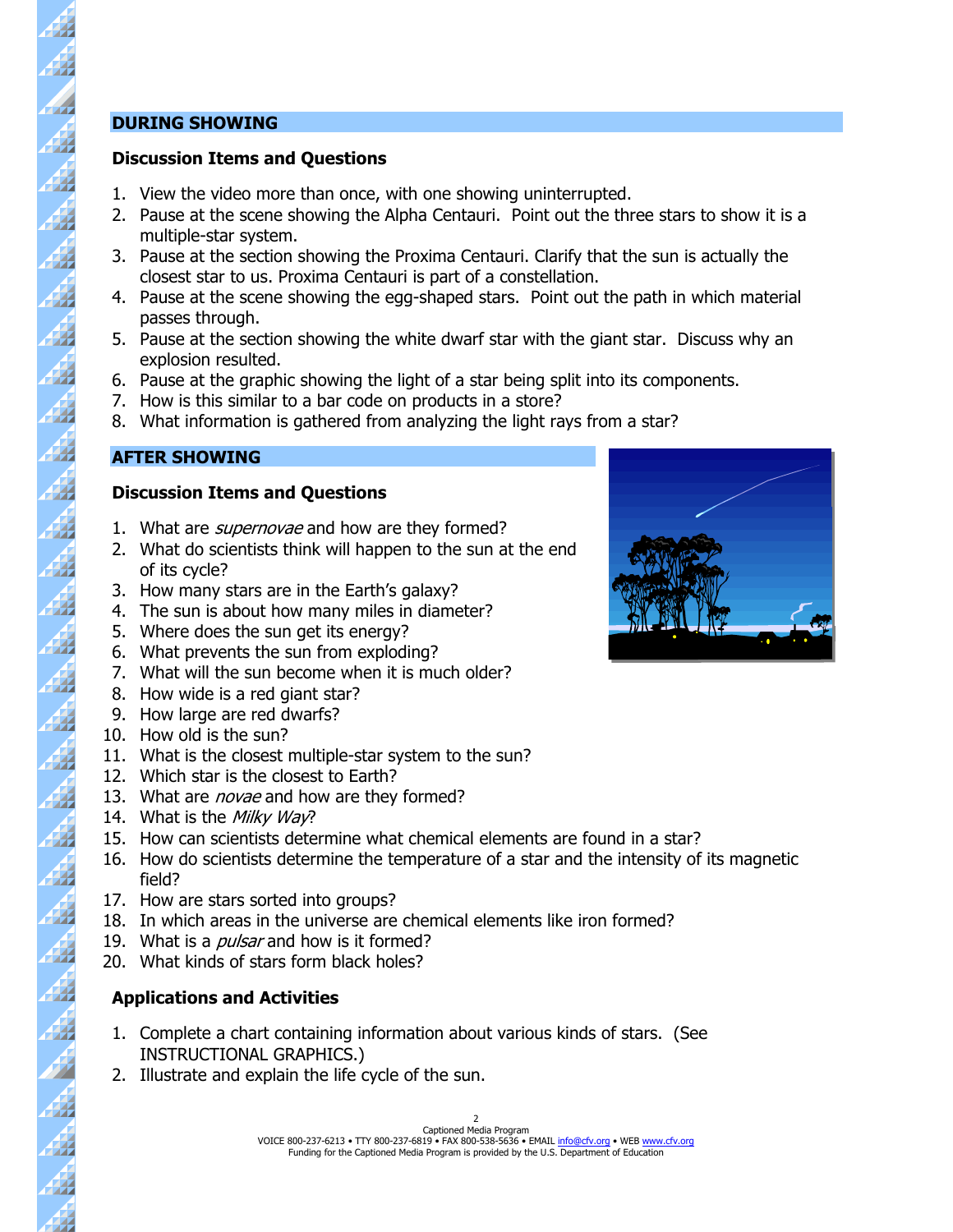- 3. List poems and other literary works that have themes based on stars or suns.
- 4. Research sizes of the diameters of different kinds of stars. Write them in scientific notation.
- 5. Report on space missions and other projects that have aided in learning more about the origin and death of stars in the universe.
- 6. Report on Stephen Hawking's theories about black holes.
- 7. Display photographs of various kinds of stars taken by the Hubble Space Telescope.

#### **RELATED RESOURCES**



47

 $\frac{4}{3}$ 

44

 $\vec{A}$ 

Á

4 4

47

42

 $\overline{A}$ 

Á

4

42

Á

 $\overline{\mathbf{A}}$ 

44

 $\overline{A}$ 

 $\overline{\mathcal{H}}$ 

 $\overline{A}$ 

47

- **Captioned Media Program**
- Shooting Stars #3177
- Stars: A First Film #1427
- The Universe #3310

# **World Wide Web**



The following Web sites complement the contents of this guide; they were selected by professionals who have experience in teaching deaf and hard of hearing students. Every effort was made to select accurate, educationally relevant, and "kid safe" sites. However, teachers should preview them before use. The U.S. Department of Education, the National Association of the Deaf, and the Captioned Media Program do not endorse the sites and are not responsible for their content.

# • **INTRODUCTION TO SUPERNOVAE**

#### [http://www.chapman.edu/oca/benet/intro\\_sn.htm](http://www.chapman.edu/oca/benet/intro_sn.htm)

Answers questions about supernovae such as what they are, what causes them to explode, what characteristics they have, and what happens after the explosion.

# • **HISTORY OF THE UNIVERSE**

# <http://www.historyoftheuniverse.com/index.html>

Contains basic information about the origin of the universe in a simple and understandable way. Includes questions, answers, and comments.

# • **THE NATURES OF THE STARS**

#### [http://www.astro.uiuc.edu/~kaler/sow/star\\_intro.html](http://www.astro.uiuc.edu/~kaler/sow/star_intro.html)

Provides a nontechnical review of stars and their nature for beginners. Includes information on black holes, galaxies, giant stars, neutron stars, pulsars, supergiants, supernovae, and white dwarfs.

# **INSTRUCTIONAL GRAPHICS**

• **INFORMATION ABOUT STARS**